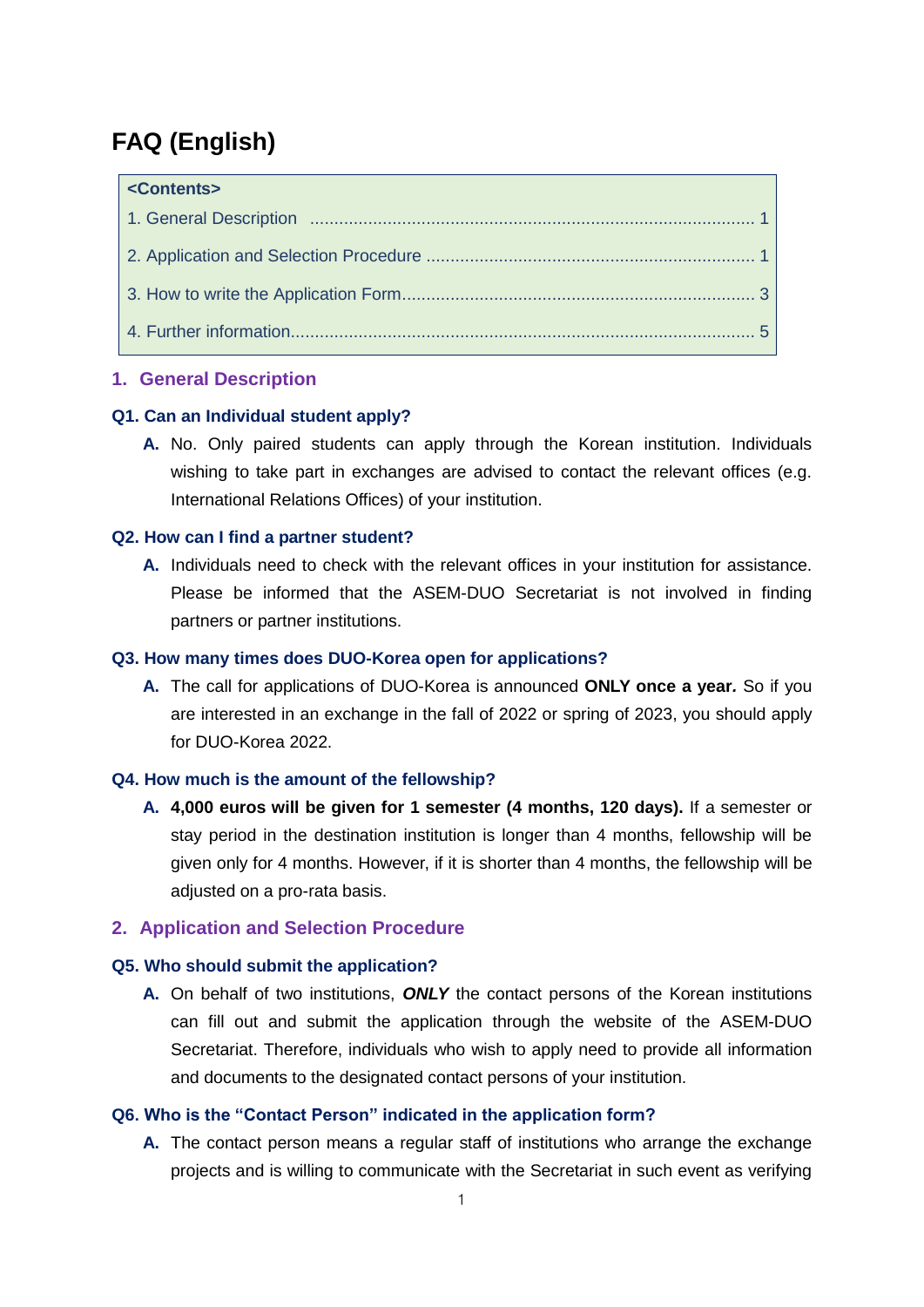application details, monitoring exchanges, and providing further information on the status of the exchange. In most cases, international relations office staffs in educational institutions are in charge.

#### **Q7. What are the required documents to apply?**

- **A.** Along with the online application form, the following documents are required and all documents should be submitted written **in English**;
	- a. A **valid** cooperation agreement (MOU) between paired institutions or declaration of intention to set up a new cooperation agreement
	- b. A copy of passport of paired applicants (**valid one**)
	- c. A copy of transcript of paired applicants (including the grades until fall semester 2021) \*Grading scale of the institution is required as well.
	- d. A motivation letter of paired applicants (max. 2 pages, A4)

#### **Q8. How to apply?**

#### **A. 1) For students who wish to apply**

a. Consult with the relevant offices in your institution whether you could apply for the program.

#### **2) For contact persons of Korean institutions**

- a. *The contact person* **of a Korean institution** ONLY can fill out an online application form on the ASEM-DUO website on behalf of two institutions.
- b. For details, you may refer to the *3. Instructions for Application Form* in the General Description.

#### **3) For contact persons of European institutions**

- a. European institutions shall cooperate fully with the Korean institutions in providing precise information of European applicants.
- b. For details, you may refer to the *3. Instructions for Application Form* in the General Description.

#### **Q9. For DUO-Korea, who select exchange projects?**

**A.** The DUO-Korea Selection Committee consists of Korean experts in the field of educational exchange and it selects successful applicants.

#### **Q10. How long does the selection procedure take?**

**A.** Approximately in 4 to 6 weeks, the selection will be made. As soon as the selection result is announced on ASEM-DUO website, the selected applicants and their contact persons will be informed by the Secretariat through e-mail.

### **Q11. What are the selection criteria?**

**A.** This program aims to support a variety of exchange projects. Therefore, new exchange projects shall be given priority in selection. For more information, you may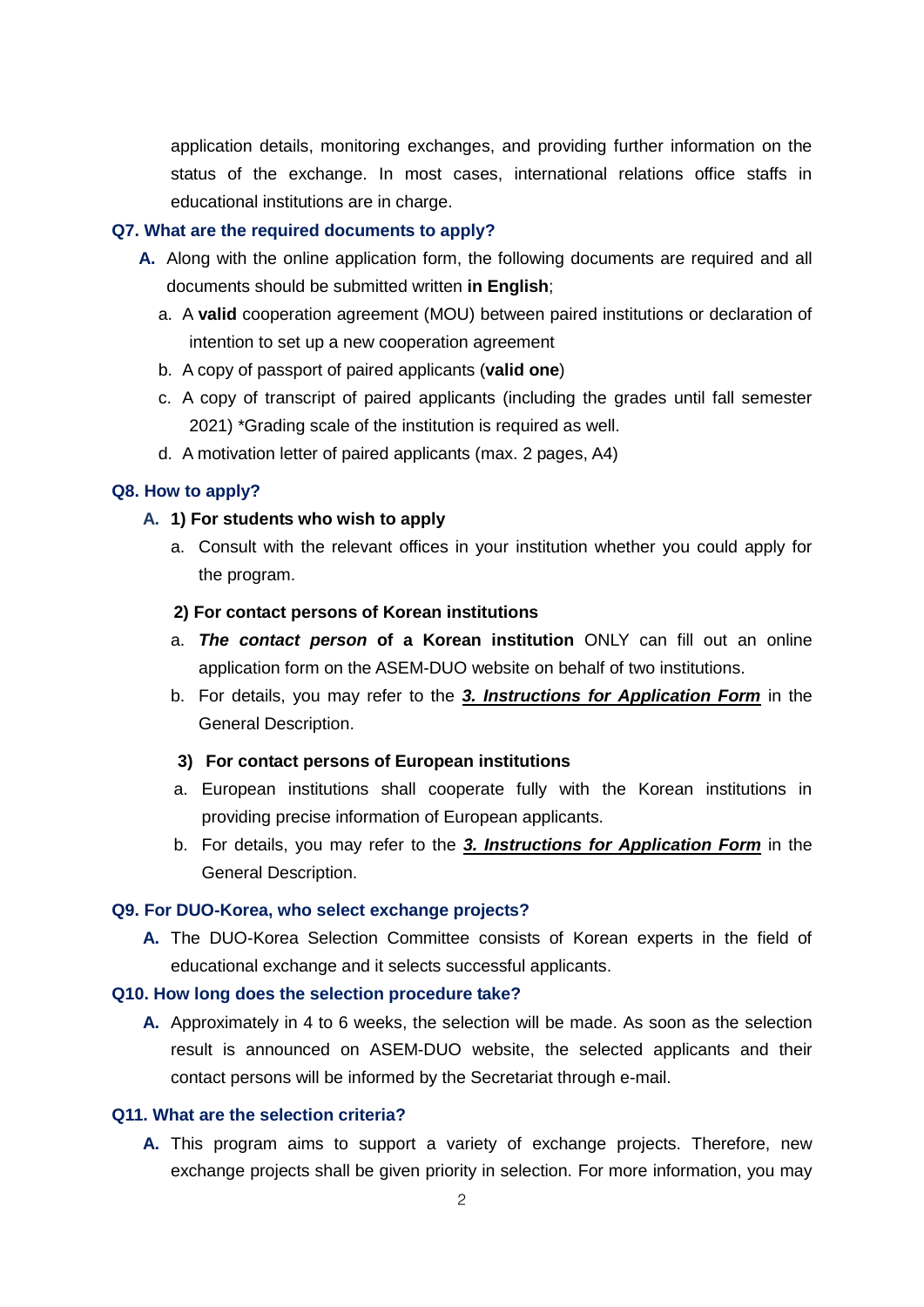refer to *2.6. Selection Criteria* in the General Description.

### **3. How to write the Application Form**

### **Q12. Should the periods of exchange and field of exchange coincide for pair?**

**A.** Not necessarily. However, the exchange should be carried out from August 1, 2022 until July 31, 2023.

### **Q13. Should the academic years of the applicants coincide?**

**A.** Not necessarily. If the exchange project is executed under the same MOU, undergraduate students and graduate students are both eligible for exchange.

### **(Application page 1)**

### **Q14. If we do not have an ID in the online application page, how can we apply?**

**A.** Please contact the Secretariat and ask to add your institution to the list and get an ID. Please be informed that **ONE** institution will have **ONLY ONE ID**.

### **(Application page 2)**

**Q15. If we could not find our European partner institution on the application page, how can we apply?**

**A.** Please contact the Secretariat and ask to add your partner institutions. Also, you need to provide the official name of the partner institutions in English, their official website, and the country where it is located.

### **(Application page 3)**

# **Q16. If the applicant engages in the exchange for a whole year, how should we write the exchange duration?**

**A.** The applicants need to choose a semester and specify the exchange period.

### **(Application page 4)**

### **Q17. Any guidelines for the exchange details?**

- **A.** Please be informed that you need to list the courses **for one semester.** If you would study abroad for a whole year, please choose one semester to apply and write the courses that you will complete during that semester.
- a) On a semester basis, **a minimum of 10 credits/20 ECTS** must be taken up at the destination institution. If your purpose of the exchange is other than Transfer of Credits, please specify in detail on page 3.
- b) For Korean students, please write the courses (with ECTS) you would take at the European institution. For European students, please write the courses (with Korean credits) you would take at the Korean institution.

N.B. If actual courses happen to differ from the courses listed on the application, the contact persons or awardees are responsible for informing the Secretariat for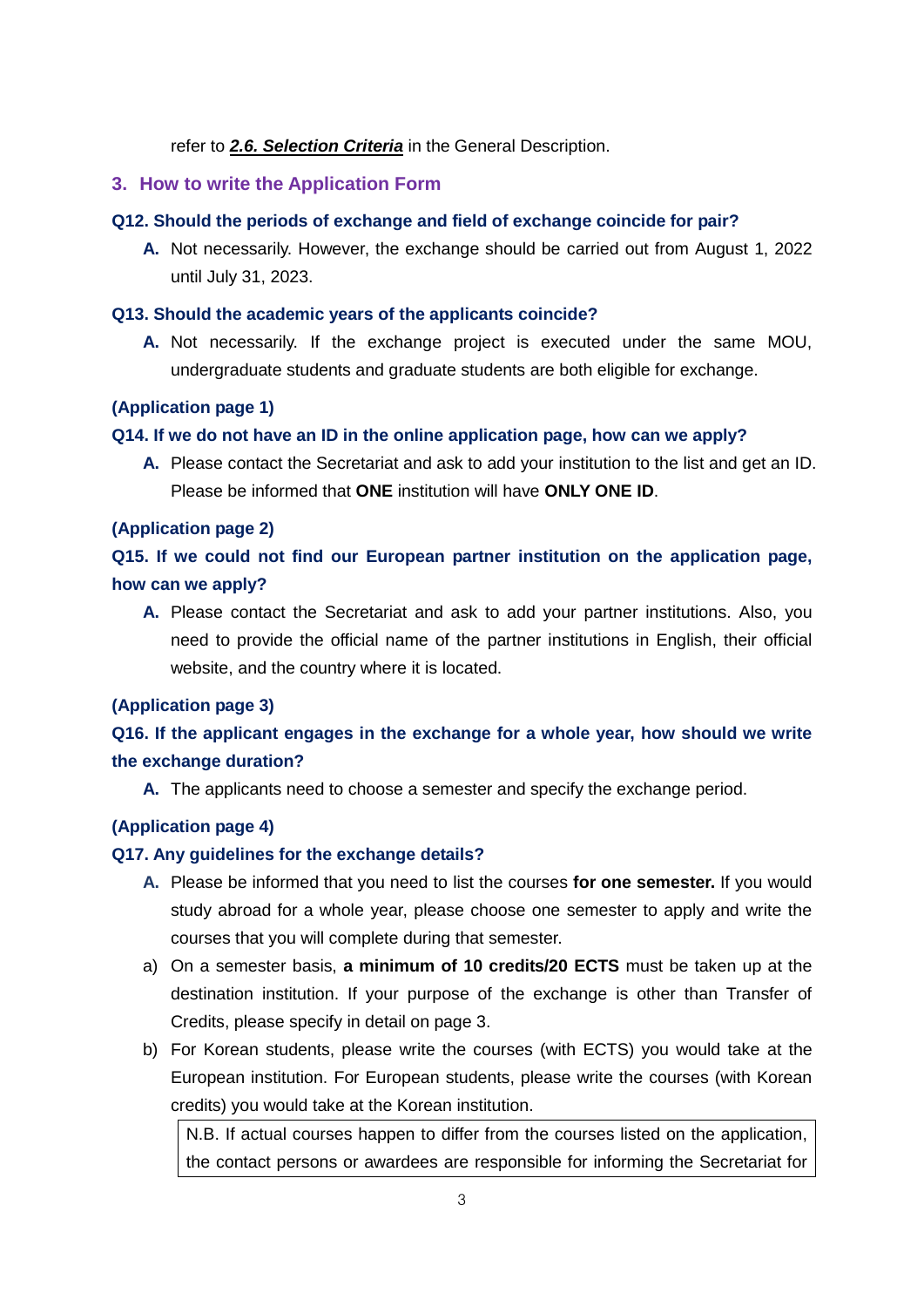approval; if this procedure is not taken beforehand, fellowship award to both students is subject to cancellation or consequently reimbursement.

## **Q18. Do I need to take courses in the field of my major when I study in the destination institution? And is there any priority to specific fields of majors?**

**A.** Not necessarily. And there is no priority to a specific major. However, taking ONLY language training courses\* or sports courses is not acceptable.

\*The major-related courses are allowed, such as German Literature, History of the Language, etc. However, language training courses/sports courses are NOT counted such as Korean speaking, Spanish 1, Tennis, etc.

# **Q19. I have not received any course list from the destination institution. How can I fill out the application?**

**A.** You may refer to the course list of the previous semester. If some courses are not provided during the exchange semester, you need to find other relevant courses and get approval from the Secretariat. Please note that the alternative courses should not be less than credits (ECTS) written on the application. You may change the course list after your application is selected.

#### **Q20. Is it possible to receive a fellowship from another organization?**

**A.** Support from your institutions is allowed. However, if you receive a fellowship from other private institutions or governments, you need to specify the detail, so that the Selection Committee will take this into consideration. If double-funded cases are found without informing the Secretariat after the selection, the Secretariat may still reserve the right to cancel the fellowship of both Korean/European students and request the reimbursement of the fellowship in full.

### **(Application page 5)**

#### **Q21. If the passport is expired, what should I submit?**

**A.** A copy of the national registration card for Koreans or a citizen card for Europeans is acceptable. However, if it is not written in English, an applicant needs to provide the English name same as the passport along with a copy of the document.

#### **Q22. Are there any guidelines for the transcript?**

- **A.** Please submit the transcript including the **Grading Scale Table**.
	- a. If your institutions do not provide the English version, you need to submit the translated version in addition to the original.
	- b. In case your institutions does not adopt the ECTS grading system, you should attach the Grading Scale Table showing the calculation for conversion to ECTS. Also, please write the transferred ECTS on the application.